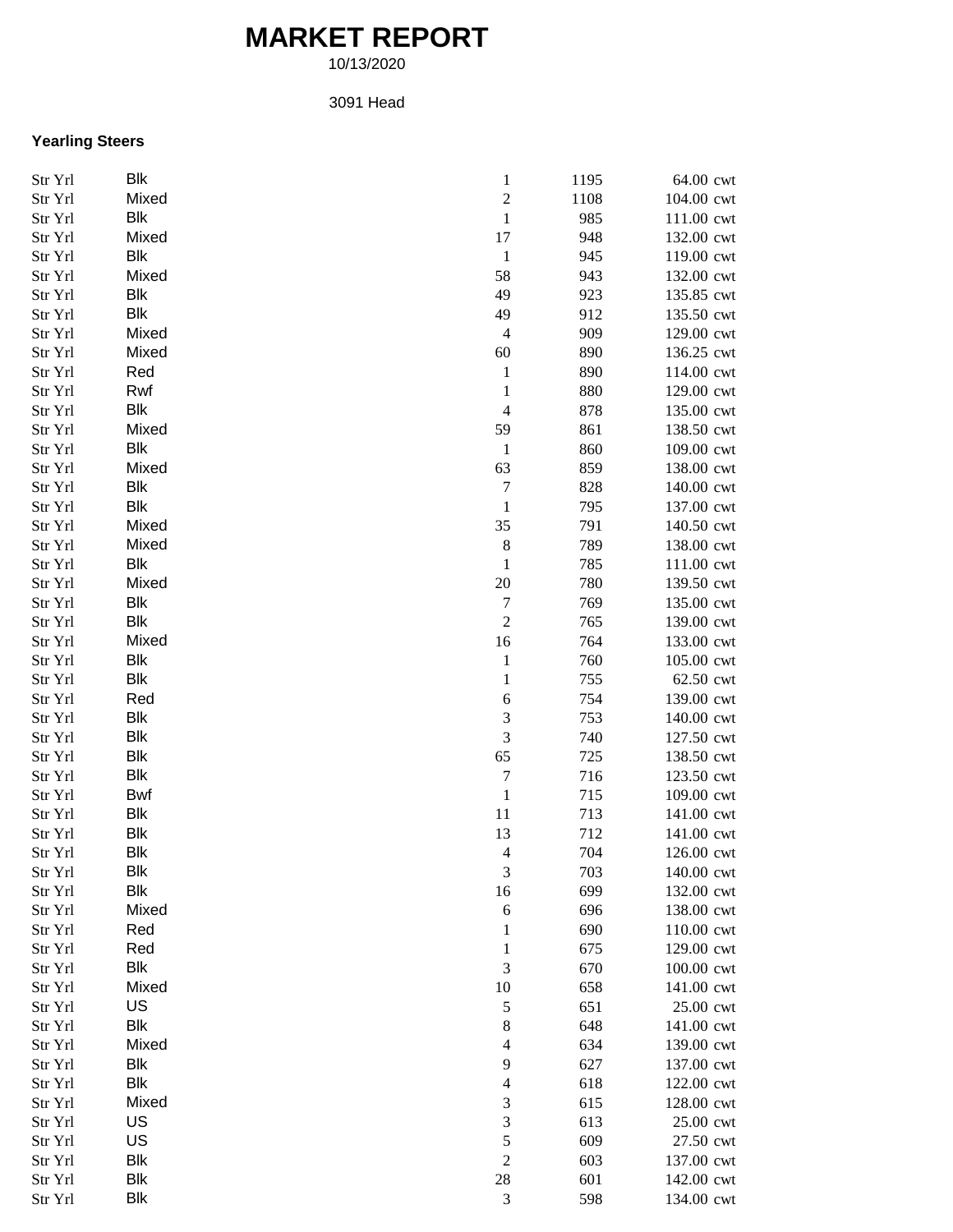| Str Yrl             | <b>Blk</b> | $\mathfrak s$            | 593 | 129.00 cwt |
|---------------------|------------|--------------------------|-----|------------|
| Str Yrl             | <b>Blk</b> | $\overline{c}$           | 593 | 144.00 cwt |
| Str Yrl             | Mixed      | 6                        | 592 | 146.00 cwt |
| Str Yrl             | <b>Blk</b> | $\overline{\mathcal{L}}$ | 583 | 127.00 cwt |
| Str Yrl             | <b>Blk</b> | $\,$ 8 $\,$              | 580 | 150.00 cwt |
| Str Yrl             | <b>Blk</b> | 87                       | 579 | 145.50 cwt |
| Str Yrl             | <b>Blk</b> | 6                        | 575 | 144.00 cwt |
| Str Yrl             | Xbred      | $\mathbf{1}$             | 565 | 141.00 cwt |
| Str Yrl             | <b>Blk</b> | $\mathbf{1}$             | 565 | 73.00 cwt  |
| Str Yrl             | Mixed      | 14                       | 554 | 145.00 cwt |
| Str Yrl             | <b>Blk</b> | $\,$ 8 $\,$              | 533 | 159.00 cwt |
| Str Yrl             | Mixed      | $\overline{c}$           | 528 | 140.00 cwt |
| Str Yrl             | Mixed      | 15                       | 526 | 149.00 cwt |
| Str Yrl             | US         | $\overline{4}$           | 515 | 27.50 cwt  |
| Str Yrl             | <b>Blk</b> | $\mathbf{1}$             | 510 | 96.00 cwt  |
| Str Yrl             | <b>Blk</b> | 5                        | 510 | 143.00 cwt |
| Str Yrl             | <b>Blk</b> | 3                        | 508 | 144.00 cwt |
| Str Yrl             | <b>Blk</b> | 11                       | 501 | 156.00 cwt |
| Str Yrl             | <b>Blk</b> | $\overline{4}$           | 496 | 155.00 cwt |
| Str Yrl             | <b>Blk</b> | $\overline{\mathcal{L}}$ | 495 | 134.00 cwt |
| Str Yrl             | Mixed      | $\overline{4}$           | 491 | 149.00 cwt |
| Str Yrl             | <b>Blk</b> | $\overline{\mathbf{c}}$  | 445 | 163.00 cwt |
| Str Yrl             | <b>Blk</b> | $\overline{3}$           | 443 | 171.00 cwt |
| Str Yrl             | Mixed      | 11                       | 430 | 156.00 cwt |
| Str Yrl             | <b>Blk</b> | 17                       | 428 | 169.00 cwt |
| Str Yrl             | Red        | $\mathbf{1}$             | 420 | 169.00 cwt |
| Str Yrl             | <b>Blk</b> | 3                        | 420 | 137.50 cwt |
| Str Yrl             | <b>Blk</b> | $\overline{c}$           | 413 | 139.00 cwt |
| Str Yrl             | Rwf        | $\mathfrak{Z}$           | 265 | 400.00 hd  |
| <b>Steer Calves</b> |            |                          |     |            |
| Str Calf            | Mixed      | $\overline{\mathcal{A}}$ | 856 | 110.00 cwt |
| Str Calf            | <b>Blk</b> | $\mathbf{1}$             | 820 | 114.00 cwt |
| Str Calf            | Blk        | 8                        | 778 | 111.00 cwt |
| Str Calf            | Blk        | $\overline{c}$           | 733 | 114.00 cwt |
| Str Calf            | <b>Blk</b> | $\overline{c}$           | 733 | 120.00 cwt |
| Str Calf            | Blk        | $\mathbf{1}$             | 720 | 108.00 cwt |
| Str Calf            | <b>Blk</b> | 42                       | 702 | 127.25 cwt |
| Str Calf            | <b>Blk</b> | $\mathbf{1}$             | 695 | 124.00 cwt |
| Str Calf            | Mixed      | 6                        | 690 | 124.50 cwt |
| Str Calf            | Mixed      | 9                        | 677 | 130.00 cwt |
| Str Calf            | <b>Blk</b> | $\tau$                   | 666 | 127.00 cwt |
| Str Calf            | Mixed      | 19                       | 661 | 128.25 cwt |
| Str Calf            | Red        | $\mathbf{1}$             | 660 | 134.00 cwt |
| Str Calf            | <b>Blk</b> | 6                        | 646 | 119.00 cwt |
| Str Calf            | Red        | $\mathbf{1}$             | 640 | 94.00 cwt  |
| Str Calf            | <b>Blk</b> | $\mathbf{1}$             | 640 | 104.00 cwt |
| Str Calf            | Mixed      | 28                       | 637 | 127.00 cwt |
| Str Calf            | <b>Blk</b> | 6                        | 621 | 137.00 cwt |
| Str Calf            | Mixed      | 3                        | 620 | 112.00 cwt |
| Str Calf            | Mixed      | $\,$ 8 $\,$              | 618 | 126.50 cwt |
| Str Calf            | Mixed      | 21                       | 615 | 114.00 cwt |
| Str Calf            | <b>Blk</b> | 17                       | 586 | 138.00 cwt |
| Str Calf            | <b>Blk</b> | $\,8\,$                  | 585 | 133.00 cwt |
| Str Calf            | Blk        | 5                        | 575 | 136.00 cwt |
| Str Calf            | Blk        | 17                       | 567 | 134.00 cwt |
| Str Calf            | Mixed      | $\overline{4}$           | 556 | 135.00 cwt |
|                     |            |                          |     |            |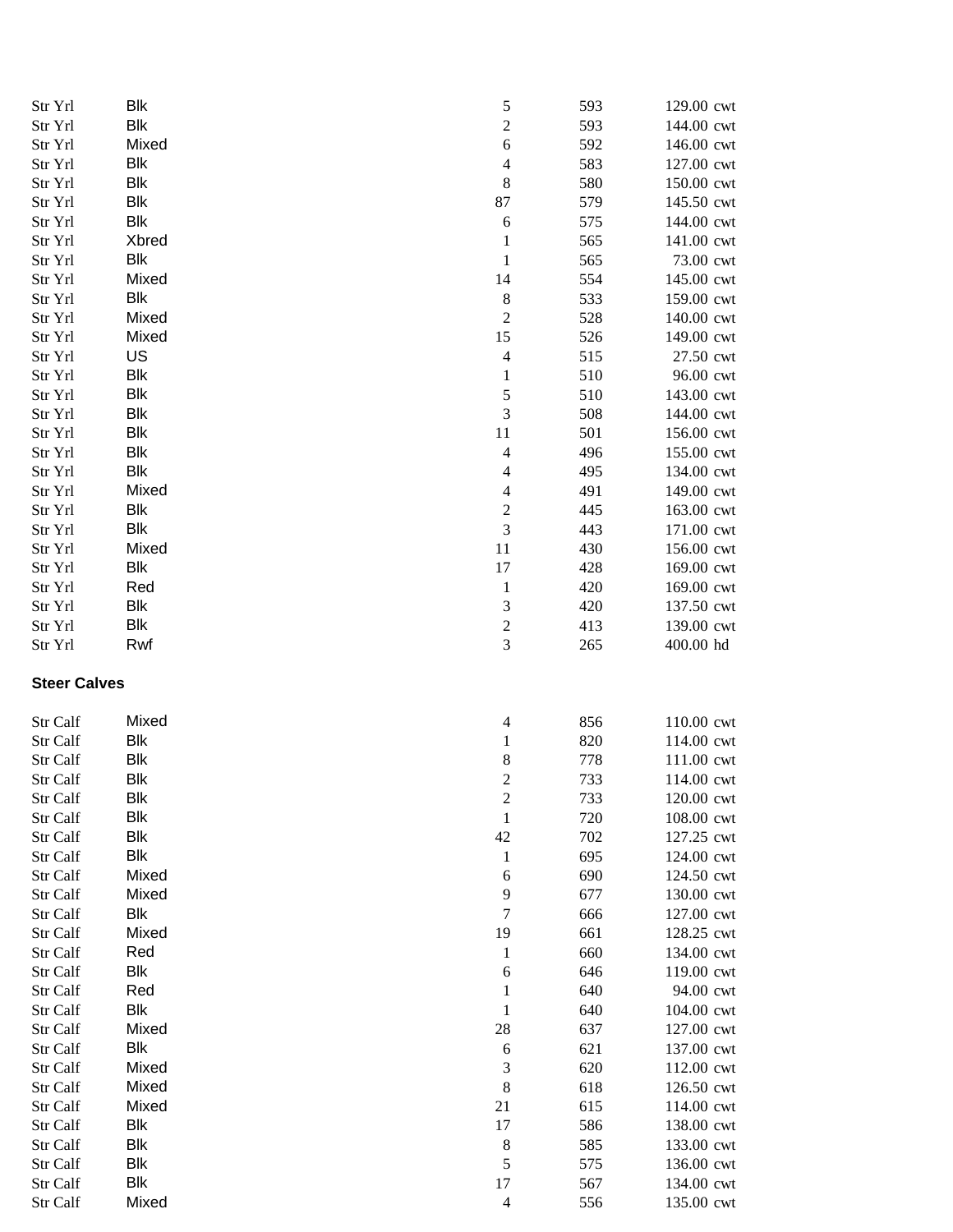| Str Calf                | Blk        | 9                        | 553  | 134.00 cwt |
|-------------------------|------------|--------------------------|------|------------|
| Str Calf                | Mixed      | 5                        | 552  | 134.00 cwt |
| Str Calf                | Mixed      | 38                       | 552  | 135.00 cwt |
| Str Calf                | Red        | 8                        | 551  | 136.00 cwt |
| Str Calf                | Mixed      | 5                        | 548  | 125.00 cwt |
| Str Calf                | Blk        | 6                        | 548  | 133.00 cwt |
| Str Calf                | <b>Blk</b> | 6                        | 543  | 135.00 cwt |
| Str Calf                | Mixed      | 6                        | 539  | 108.00 cwt |
| Str Calf                | Blk        | 5                        | 538  | 135.00 cwt |
| Str Calf                | Mixed      | 3                        | 528  | 144.00 cwt |
| Str Calf                | Xbred      | $\,1$                    | 525  | 115.00 cwt |
| Str Calf                | Blk        | $\,$ 8 $\,$              | 508  | 139.00 cwt |
| Str Calf                | <b>Blk</b> | $\overline{7}$           | 506  | 151.00 cwt |
| Str Calf                | <b>Blk</b> | 9                        | 502  | 163.00 cwt |
| Str Calf                | Mixed      | $\overline{7}$           | 501  | 142.00 cwt |
| Str Calf                | Blk        | $\mathbf{1}$             | 500  | 141.00 cwt |
| Str Calf                | Blk        | 5                        | 469  | 147.00 cwt |
| Str Calf                | Blk        | $\mathbf{1}$             | 460  | 161.00 cwt |
| Str Calf                | Blk        | 6                        | 457  | 164.00 cwt |
| Str Calf                | Blk        | $\overline{c}$           | 443  | 151.00 cwt |
| Str Calf                | <b>Blk</b> | $\mathbf{1}$             | 435  | 130.00 cwt |
| Str Calf                | <b>Blk</b> | $\overline{c}$           | 433  | 150.00 cwt |
| Str Calf                | Mixed      | $\overline{4}$           | 421  | 156.00 cwt |
| Str Calf                | Blk        | 3                        | 420  | 164.00 cwt |
| Str Calf                | <b>Blk</b> | $\,1\,$                  | 410  | 157.00 cwt |
| Str Calf                | Mixed      | 10                       | 409  | 155.00 cwt |
| Str Calf                | Bwf        | $\mathbf{1}$             | 400  | 90.00 cwt  |
| Str Calf                | Mixed      | 3                        | 368  | 165.00 cwt |
| Str Calf                | Bwf        | $\,1\,$                  | 345  | 167.00 cwt |
| Str Calf                | <b>Blk</b> | $\mathbf{1}$             | 315  | 164.00 cwt |
| Str Calf                | <b>Blk</b> | $\mathbf{1}$             | 295  | 154.00 cwt |
| Str Calf                | Red        | $\overline{c}$           | 250  | 300.00 hd  |
| <b>Yearling Heifers</b> |            |                          |      |            |
|                         |            |                          |      |            |
| Hfr Yrl                 | Bwf        | $\mathbf{1}$             | 1025 | 95.00 cwt  |
| Hfr Yrl                 | Blk        | 21                       | 895  | 121.50 cwt |
| Hfr Yrl                 | Mixed      | $\overline{4}$           | 894  | 118.00 cwt |
| Hfr Yrl                 | Mixed      | 47                       | 871  | 123.75 cwt |
| Hfr Yrl                 | <b>Blk</b> | $\overline{c}$           | 848  | 119.00 cwt |
| Hfr Yrl                 | Mixed      | 33                       | 846  | 123.50 cwt |
| Hfr Yrl                 | Blk        | $\overline{c}$           | 840  | 83.00 cwt  |
| Hfr Yrl                 | <b>Blk</b> | $\mathbf{1}$             | 840  | 110.00 cwt |
| Hfr Yrl                 | <b>Blk</b> | 60                       | 832  | 125.25 cwt |
| Hfr Yrl                 | <b>Blk</b> | 60                       | 830  | 123.00 cwt |
| Hfr Yrl                 | Mixed      | 3                        | 818  | 61.00 cwt  |
| Hfr Yrl                 | Mixed      | $\overline{4}$           | 818  | 112.50 cwt |
| Hfr Yrl                 | <b>Blk</b> | $\mathbf{1}$             | 810  | 102.00 cwt |
| Hfr Yrl                 | Char       | $\mathbf{1}$             | 795  | 109.00 cwt |
| Hfr Yrl                 | <b>Blk</b> | $\overline{c}$           | 793  | 116.00 cwt |
| Hfr Yrl                 | <b>Blk</b> | $\mathbf{1}$             | 790  | 110.00 cwt |
| Hfr Yrl                 | Blk        | $\overline{\mathcal{L}}$ | 761  | 127.00 cwt |
| Hfr Yrl                 | Blk        | $\mathbf{1}$             | 760  | 97.00 cwt  |
| Hfr Yrl                 | Red        | $\mathbf{1}$             | 755  | 50.00 cwt  |
| Hfr Yrl                 | Blk        | 6                        | 750  | 127.00 cwt |
| Hfr Yrl                 | Mixed      | 66                       | 727  | 133.00 cwt |
| Hfr Yrl                 | Mixed      | 68                       | 724  | 133.50 cwt |
| Hfr Yrl                 | Mixed      | 22                       | 717  | 128.00 cwt |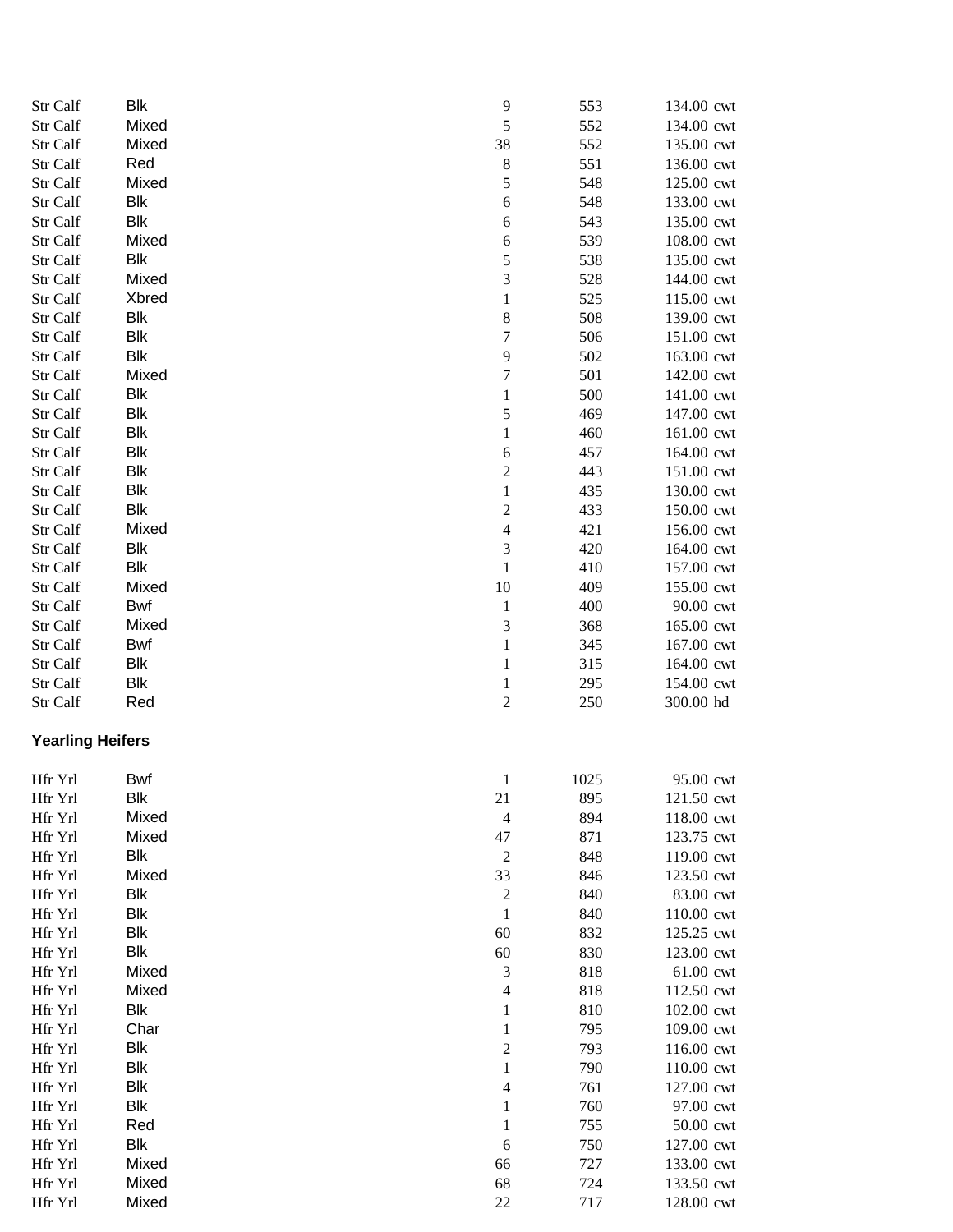| Hfr Yrl              | Mixed      |        | $\,$ 8 $\,$<br>701                 | 127.00 cwt |
|----------------------|------------|--------|------------------------------------|------------|
| Hfr Yrl              | <b>Blk</b> |        | $\,1\,$<br>700                     | 114.00 cwt |
| Hfr Yrl              | <b>Blk</b> | 18     | 689                                | 133.25 cwt |
| Hfr Yrl              | <b>Blk</b> | 14     | 673                                | 129.75 cwt |
| Hfr Yrl              | Mixed      |        | 5<br>666                           | 129.00 cwt |
| Hfr Yrl              | <b>Blk</b> |        | $\,1$<br>650                       | 125.00 cwt |
| Hfr Yrl              | <b>Blk</b> |        | $\overline{c}$<br>650              | 127.00 cwt |
| Hfr Yrl              | <b>Blk</b> | 65     | 650                                | 133.75 cwt |
| Hfr Yrl              | <b>Blk</b> |        | $\sqrt{3}$<br>647                  | 132.00 cwt |
| Hfr Yrl              | <b>Blk</b> |        | $\mathbf{1}$<br>635                | 102.00 cwt |
| Hfr Yrl              | <b>Blk</b> |        | $\mathbf{1}$<br>635                | 119.00 cwt |
| Hfr Yrl              | <b>Blk</b> | $25\,$ | 628                                | 132.50 cwt |
| Hfr Yrl              | <b>Blk</b> |        | $\overline{7}$<br>601              | 124.00 cwt |
| Hfr Yrl              | Blk        |        | $\,1\,$<br>600                     | 60.00 cwt  |
| Hfr Yrl              | <b>Blk</b> |        | 5<br>591                           | 124.00 cwt |
| Hfr Yrl              | Xbred      |        | $\,1\,$<br>590                     | 104.00 cwt |
| Hfr Yrl              | Blk        | 17     | 589                                | 133.00 cwt |
| Hfr Yrl              | Mixed      | 11     | 581                                | 117.50 cwt |
| Hfr Yrl              | <b>Blk</b> |        | $\ensuremath{\mathfrak{Z}}$<br>580 | 115.00 cwt |
| Hfr Yrl              | <b>Blk</b> | 11     | 575                                | 127.50 cwt |
| Hfr Yrl              | <b>Blk</b> |        | 5<br>569                           | 130.00 cwt |
| Hfr Yrl              | <b>Blk</b> |        | $\overline{c}$<br>563              | 115.00 cwt |
| Hfr Yrl              | Red        |        | $\sqrt{6}$<br>562                  | 133.00 cwt |
| Hfr Yrl              | <b>Blk</b> | 99     | 542                                | 142.10 cwt |
| Hfr Yrl              | <b>Blk</b> | 19     | 540                                | 139.00 cwt |
| Hfr Yrl              | <b>Blk</b> |        | $\mathfrak{Z}$<br>538              | 122.00 cwt |
| Hfr Yrl              | <b>Blk</b> |        | 5<br>532                           | 127.00 cwt |
| Hfr Yrl              | <b>Blk</b> |        | 5<br>532                           | 126.50 cwt |
| Hfr Yrl              | Mixed      |        | $\overline{\mathcal{L}}$<br>500    | 134.00 cwt |
| Hfr Yrl              | Blk        |        | $\overline{c}$<br>485              | 125.00 cwt |
| Hfr Yrl              | Char       |        | $\,1$<br>485                       | 100.00 cwt |
| Hfr Yrl              | <b>Blk</b> |        | $\boldsymbol{7}$<br>471            | 138.50 cwt |
| Hfr Yrl              | <b>Blk</b> |        | $\mathfrak{Z}$<br>470              | 150.00 cwt |
| Hfr Yrl              | <b>Blk</b> |        | $\boldsymbol{7}$<br>469            | 127.00 cwt |
| Hfr Yrl              | Mixed      | 13     | 462                                | 132.00 cwt |
| Hfr Yrl              | <b>Blk</b> | 23     | 450                                | 145.00 cwt |
| Hfr Yrl              | Mixed      |        | 428<br>5                           | 133.00 cwt |
| Hfr Yrl              | Xbred      |        | $\mathbf 1$<br>400                 | 80.00 cwt  |
| Hfr Yrl              | <b>Blk</b> |        | 375<br>$\mathbf{1}$                | 127.50 cwt |
| Hfr Yrl              | <b>Blk</b> |        | $\boldsymbol{2}$<br>373            | 134.00 cwt |
| Hfr Yrl              | Mixed      |        | $\mathfrak s$<br>360               | 140.00 cwt |
| Hfr Yrl              | <b>Blk</b> |        | $\mathbf{1}$<br>360                | 131.00 cwt |
| Hfr Yrl              | <b>Blk</b> |        | 340<br>$\mathbf{1}$                | 138.00 cwt |
| Hfr Yrl              | <b>Blk</b> |        | $\overline{c}$<br>320              | 104.00 cwt |
| Hfr Yrl              | <b>Blk</b> |        | $\mathbf{1}$<br>260                | 300.00 hd  |
| Hfr Yrl              | Bwf        |        | $\mathbf{1}$<br>235                | 525.00 hd  |
| <b>Heifer Calves</b> |            |        |                                    |            |
| Hfr Calf             | Blk        |        | $\mathbf{1}$<br>920                | 100.00 cwt |
| Hfr Calf             | Blk        |        | $\overline{c}$<br>820              | 105.00 cwt |
| Hfr Calf             | Mixed      |        | $\overline{c}$<br>750              | 109.00 cwt |
| Hfr Calf             | <b>Blk</b> |        | $\overline{c}$<br>728              | 105.00 cwt |
| Hfr Calf             | <b>Blk</b> |        | $\,1\,$<br>720                     | 104.00 cwt |
| <b>Hfr Calf</b>      | Mixed      | 10     | 700                                | 102.00 cwt |
| Hfr Calf             | <b>Blk</b> |        | $\sqrt{2}$<br>698                  | 105.50 cwt |
| Hfr Calf             | <b>Blk</b> |        | $\mathbf{1}$<br>695                | 95.00 cwt  |
| Hfr Calf             | Xbred      |        | $\mathbf{1}$<br>680                | 90.00 cwt  |
|                      |            |        |                                    |            |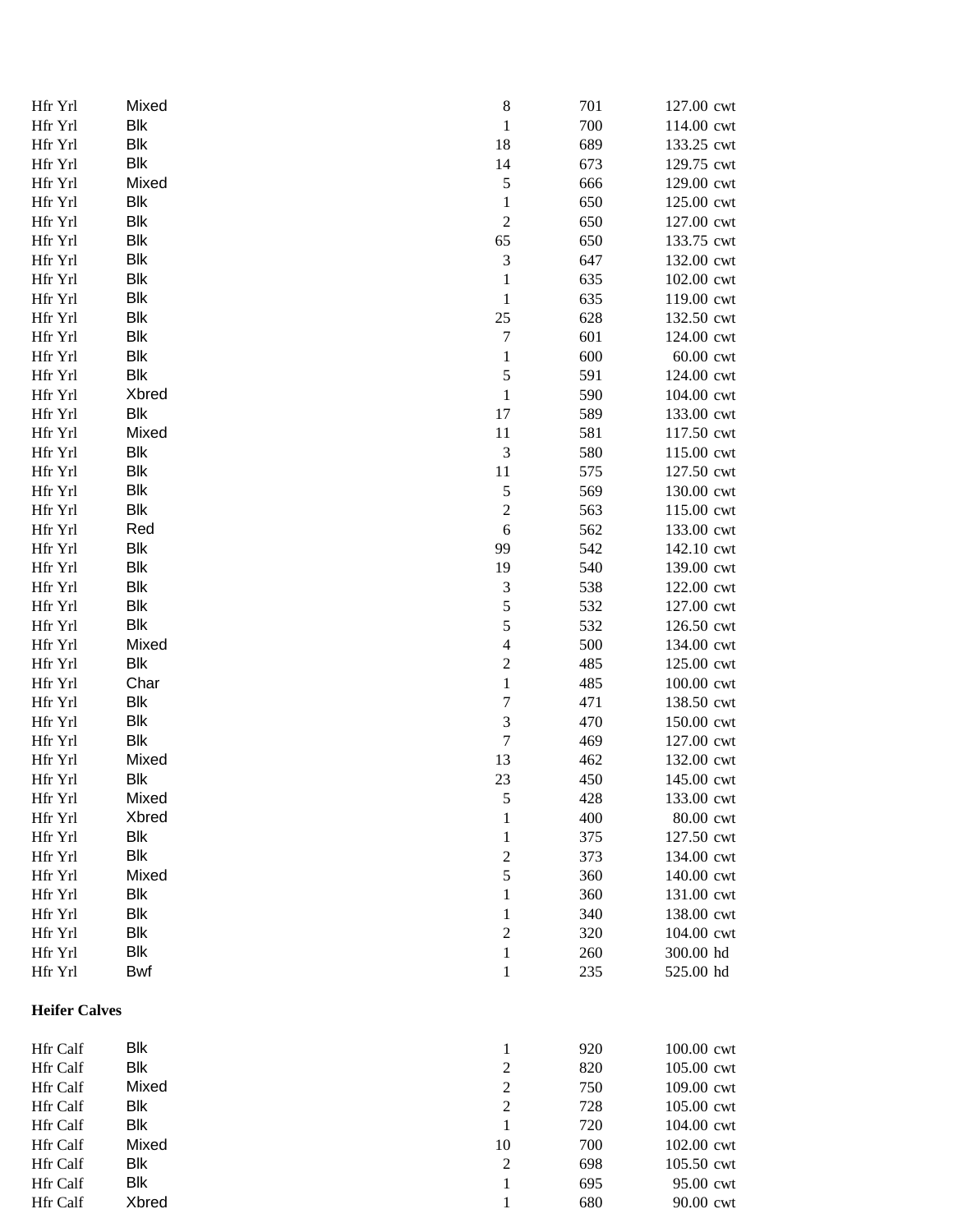| Hfr Calf        | Mixed      | 19                          | 676 | 110.00 cwt |
|-----------------|------------|-----------------------------|-----|------------|
| Hfr Calf        | Blk        | $\boldsymbol{7}$            | 642 | 112.00 cwt |
| Hfr Calf        | Blk        | $\,1$                       | 640 | 114.00 cwt |
| Hfr Calf        | Mixed      | $\boldsymbol{7}$            | 629 | 120.00 cwt |
| Hfr Calf        | Blk        | $22\,$                      | 626 | 123.50 cwt |
| Hfr Calf        | <b>Blk</b> | 21                          | 619 | 120.50 cwt |
| Hfr Calf        | Blk        | $\overline{\mathbf{c}}$     | 615 | 106.00 cwt |
| Hfr Calf        | Xbred      | 5                           | 601 | 99.00 cwt  |
| Hfr Calf        | Red        | $\overline{c}$              | 600 | 103.00 cwt |
| <b>Hfr Calf</b> | Blk        | $\overline{\mathbf{c}}$     | 598 | 106.00 cwt |
| Hfr Calf        | <b>Blk</b> | 5                           | 596 | 124.00 cwt |
| Hfr Calf        | Char       | $\mathbf{1}$                | 580 | 104.00 cwt |
| Hfr Calf        | Blk        | 9                           | 574 | 124.00 cwt |
| Hfr Calf        | Mixed      | $\sqrt{6}$                  | 574 | 115.00 cwt |
| Hfr Calf        | Mixed      | $20\,$                      | 574 | 125.50 cwt |
| Hfr Calf        | Blk        | $\ensuremath{\mathfrak{Z}}$ | 572 | 125.00 cwt |
| Hfr Calf        | Blk        | 9                           | 571 | 117.50 cwt |
| Hfr Calf        | Blk        | $\mathfrak{Z}$              | 568 | 120.00 cwt |
| Hfr Calf        | Mixed      | 15                          | 564 | 124.00 cwt |
|                 | Mixed      |                             |     |            |
| Hfr Calf        |            | $\sqrt{6}$                  | 555 | 112.50 cwt |
| Hfr Calf        | Mixed      | 18                          | 552 | 121.00 cwt |
| Hfr Calf        | Mixed      | 24                          | 549 | 128.00 cwt |
| Hfr Calf        | Mixed      | $\mathbf{1}$                | 540 | 112.00 cwt |
| Hfr Calf        | Mixed      | 23                          | 538 | 117.00 cwt |
| Hfr Calf        | Blk        | $\boldsymbol{7}$            | 533 | 126.00 cwt |
| Hfr Calf        | Bwf        | $\,1$                       | 520 | 107.00 cwt |
| Hfr Calf        | Blk        | $\mathbf{1}$                | 515 | 104.00 cwt |
| Hfr Calf        | Char       | $\mathbf{1}$                | 515 | 108.00 cwt |
| Hfr Calf        | Blk        | $\mathfrak{2}$              | 505 | 129.00 cwt |
| Hfr Calf        | Blk        | $10\,$                      | 499 | 130.50 cwt |
| Hfr Calf        | <b>Blk</b> | $\mathbf{1}$                | 495 | 115.00 cwt |
| Hfr Calf        | Mixed      | $\overline{4}$              | 491 | 114.00 cwt |
| Hfr Calf        | Char       | $\mathbf{1}$                | 490 | 110.00 cwt |
| Hfr Calf        | Blk        | $\overline{\mathcal{A}}$    | 484 | 134.00 cwt |
| Hfr Calf        | Blk        | $\overline{4}$              | 484 | 106.00 cwt |
| Hfr Calf        | Blk        | 10                          | 478 | 130.00 cwt |
| Hfr Calf        | Mixed      | $\overline{4}$              | 478 | 102.00 cwt |
| Hfr Calf        | Mixed      | $\mathfrak{Z}$              | 472 | 133.00 cwt |
| Hfr Calf        | Char       | $\,1\,$                     | 470 | 110.00 cwt |
| Hfr Calf        | Mixed      | 12                          | 470 | 141.00 cwt |
| <b>Hfr Calf</b> | Blk        | $10\,$                      | 468 | 125.00 cwt |
| Hfr Calf        | Mixed      | $\sqrt{2}$                  | 465 | 115.00 cwt |
| Hfr Calf        | Mixed      | $\overline{4}$              | 459 | 125.00 cwt |
| Hfr Calf        | Blk        | $\,$ $\,$                   | 458 | 131.00 cwt |
| Hfr Calf        | Mixed      | 3                           | 457 | 131.00 cwt |
| Hfr Calf        | Char       | $\mathbf{1}$                | 445 | 109.00 cwt |
| Hfr Calf        | Blk        | 3                           | 440 | 131.00 cwt |
| Hfr Calf        | <b>Blk</b> | $\overline{\mathbf{c}}$     | 438 | 136.00 cwt |
| Hfr Calf        | Bwf        | $\overline{c}$              | 433 | 128.00 cwt |
| Hfr Calf        | Blk        | $\overline{3}$              | 432 | 126.00 cwt |
| Hfr Calf        | Blk        | $\,1$                       | 415 | 108.00 cwt |
|                 | <b>Blk</b> |                             |     |            |
| Hfr Calf        |            | $\overline{c}$              | 393 | 131.00 cwt |
| Hfr Calf        | Rwf        | 5                           | 392 | 136.00 cwt |
| Hfr Calf        | Red        | $\overline{c}$              | 388 | 141.00 cwt |
| Hfr Calf        | Blk        | $\overline{\mathbf{3}}$     | 377 | 138.00 cwt |
| Hfr Calf        | <b>Blk</b> | $\overline{4}$              | 355 | 141.00 cwt |
| Hfr Calf        | <b>Blk</b> | $\sqrt{3}$                  | 353 | 140.00 cwt |
| Hfr Calf        | Mixed      | $\sqrt{6}$                  | 349 | 145.00 cwt |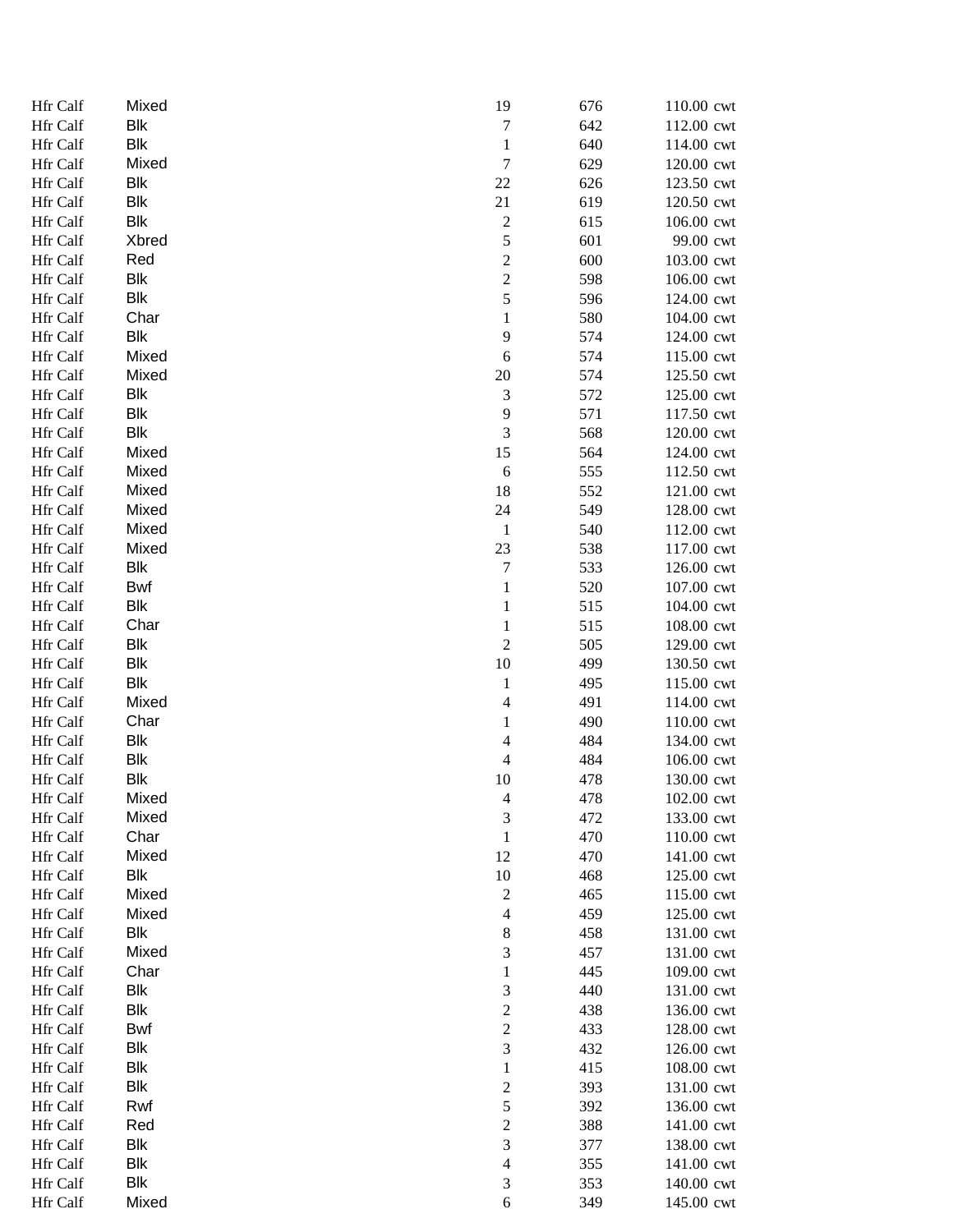| Hfr Calf            | Mixed      | $\overline{\mathcal{L}}$ | 336          | 139.00 cwt             |
|---------------------|------------|--------------------------|--------------|------------------------|
| Hfr Calf            | <b>Blk</b> | $\mathbf{1}$             | 315          | 88.00 cwt              |
| Hfr Calf            | <b>Blk</b> | $\overline{c}$           | 305          | 149.00 cwt             |
| Hfr Calf            | <b>Blk</b> | $\mathbf{1}$             | 270          | 350.00 hd              |
| Hfr Calf            | <b>Blk</b> | $\mathbf{1}$             | 265          | 350.00 hd              |
| Hfr Calf            | Xbred      | $\mathbf{1}$             | 195          | 450.00 hd              |
| Hfr Calf            | <b>Blk</b> | $\overline{c}$           | 180          | 475.00 hd              |
| Hfr Calf            | Xbred      | $\mathbf{1}$             | 175          | 210.00 hd              |
| <b>Bull Calves</b>  |            |                          |              |                        |
| <b>Bull Calf</b>    | <b>Blk</b> | $\boldsymbol{2}$         | 1018         | 87.00 cwt              |
| <b>Bull Calf</b>    | <b>Blk</b> | $\,1$                    | 960          | 81.00 cwt              |
| <b>Bull Calf</b>    | <b>Blk</b> | $\overline{\mathbf{c}}$  | 818          | 89.00 cwt              |
| <b>Bull Calf</b>    | <b>Blk</b> | $\,1$                    | 785          | 108.00 cwt             |
| <b>Bull Calf</b>    | <b>Blk</b> | $\,1$                    | 780          | 108.00 cwt             |
| <b>Bull Calf</b>    | <b>Blk</b> | $\mathbf 1$              | 770          | 55.00 cwt              |
| <b>Bull Calf</b>    | <b>Blk</b> | $\mathbf 1$              | 715          | 108.00 cwt             |
| <b>Bull Calf</b>    | Blk        | $\sqrt{3}$               | 682          | 101.00 cwt             |
| <b>Bull Calf</b>    | <b>Blk</b> | $\mathbf{1}$             | 675          | 112.00 cwt             |
| <b>Bull Calf</b>    | Mixed      | 10                       | 656          | 117.00 cwt             |
| <b>Bull Calf</b>    | Char       | $\mathbf{1}$             | 570          | 109.00 cwt             |
| <b>Bull Calf</b>    | Xbred      | $\overline{4}$           | 525          | 94.00 cwt              |
| <b>Bull Calf</b>    | <b>Blk</b> | 9                        | 524          | 124.00 cwt             |
| <b>Bull Calf</b>    | Bwf        | $\mathbf{1}$             | 520          | 114.00 cwt             |
| <b>Bull Calf</b>    | Char       | $\mathbf{1}$             | 510          | 118.00 cwt             |
| <b>Bull Calf</b>    | Red        | $\overline{\mathcal{L}}$ | 478          | 126.00 cwt             |
| <b>Bull Calf</b>    | <b>Blk</b> | $\overline{c}$           | 425          | 115.00 cwt             |
| <b>Bull Calf</b>    | Hereford   | $\,1$                    | 425          | 143.00 cwt             |
| <b>Bull Calf</b>    | <b>Blk</b> | $\mathbf 1$              | 415          | 154.00 cwt             |
| <b>Bull Calf</b>    | Mixed      | $\overline{c}$           | 365          | 167.00 cwt             |
| <b>Bull Calf</b>    | Char       | $\,1$                    | 355          | 135.00 cwt             |
| <b>Bull Calf</b>    | <b>Blk</b> | 3                        | 325          | 166.00 cwt             |
| <b>Bull Calf</b>    | <b>Blk</b> | $\,1$                    | 250          | 150.00 hd              |
| <b>Bull Calf</b>    | <b>Blk</b> | $\overline{\mathbf{c}}$  | 173          | 450.00 hd              |
| <b>Bred Heifers</b> |            |                          |              |                        |
| <b>Bred Hfr</b>     | Blk        | $\mathbf{1}$             | 770          | 57.00 cwt              |
| <b>Bred Hfr</b>     | Red        | $\,1$                    | 680          | 106.00 cwt             |
| <b>Pairs</b>        |            |                          |              |                        |
| Pair                | Blk        | $\mathbf{1}$             | 1390         | 1000.00 hd             |
| Pair                | <b>Blk</b> | $\,1$                    | 1340         | 985.00 hd              |
| <b>Cows</b>         |            |                          |              |                        |
|                     | <b>Blk</b> |                          |              |                        |
| Cow<br>Cow          | <b>Bwf</b> | 1<br>$\mathbf{1}$        | 2030<br>1645 | 63.00 cwt<br>58.00 cwt |
| Cow                 | Bwf        | $\mathbf{1}$             | 1630         | 62.00 cwt              |
| Cow                 | Red        | 3                        | 1593         | 62.00 cwt              |
| Cow                 | <b>Blk</b> | $\mathbf{1}$             | 1585         | 61.00 cwt              |
| Cow                 | Mixed      | 4                        | 1554         | 875.00 hd              |
| Cow                 | <b>Blk</b> | $\mathbf{1}$             | 1525         | 58.00 cwt              |
| Cow                 | <b>Blk</b> | $\overline{\mathbf{c}}$  | 1518         | 850.00 hd              |
| Cow                 | <b>Blk</b> | $\overline{\mathbf{c}}$  | 1513         | 935.00 hd              |
| Cow                 | <b>Blk</b> | 3                        | 1480         | 58.50 cwt              |
|                     |            |                          |              |                        |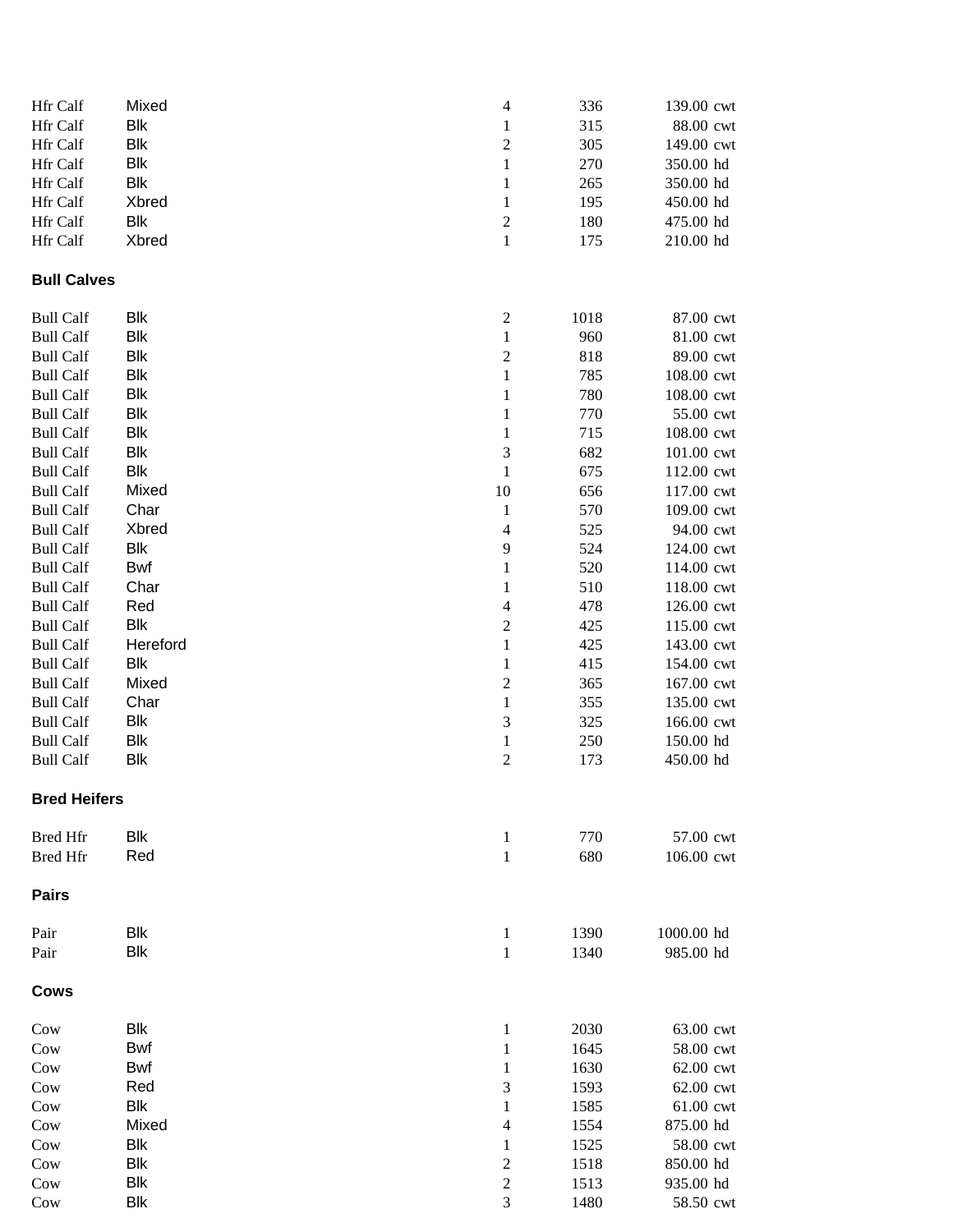| Cow | <b>Blk</b> | $\mathbf{1}$             | 1475 | 59.00 cwt                         |
|-----|------------|--------------------------|------|-----------------------------------|
| Cow | Red        | $\mathbf{1}$             | 1465 | 55.00 cwt                         |
| Cow | Hereford   | $\,1$                    | 1465 | 56.00 cwt                         |
| Cow | Bwf        | $\,1$                    | 1460 | 1000.00 hd                        |
| Cow | <b>Blk</b> | $\mathbf 1$              | 1445 | 61.00 cwt                         |
| Cow | Blk        | 3                        | 1445 | 60.50 cwt                         |
| Cow | <b>Bwf</b> | $\mathbf{1}$             | 1425 | 48.00 cwt                         |
| Cow | Red        | $\mathbf{1}$             | 1415 | 55.00 cwt                         |
| Cow | Blk        | $\overline{\mathbf{c}}$  | 1370 | 59.00 cwt                         |
| Cow | Hereford   | $\mathbf{1}$             | 1365 | 56.00 cwt                         |
| Cow | Blk        | $\mathbf 1$              | 1360 | 65.00 cwt                         |
| Cow | Blk        | $\mathbf 1$              | 1345 | 55.00 cwt                         |
| Cow | Red        | $\mathbf 1$              | 1340 | 760.00 hd                         |
| Cow | Blk        | $\overline{c}$           | 1338 | 57.50 cwt                         |
| Cow | <b>Blk</b> | 5                        | 1337 | 53.00 cwt                         |
| Cow | Blk        | $\,1$                    | 1310 | 775.00 hd                         |
| Cow | <b>Blk</b> | $\overline{\mathbf{c}}$  | 1308 | 54.00 cwt                         |
| Cow | Char       | $\mathbf 1$              | 1305 | 53.00 cwt                         |
| Cow | Char       | $\,1$                    | 1305 | 56.00 cwt                         |
| Cow | Mixed      | $\overline{c}$           | 1300 | 57.00 cwt                         |
| Cow | Char       | $\overline{c}$           | 1293 | 55.00 cwt                         |
| Cow | Red        | $\,1$                    | 1290 | 66.00 cwt                         |
| Cow | Blk        | $\mathbf 1$              | 1280 | 54.00 cwt                         |
| Cow | Blk        | $\mathbf{1}$             | 1280 | 59.00 cwt                         |
| Cow | <b>Blk</b> | $\overline{c}$           | 1273 | 55.00 cwt                         |
| Cow | <b>Blk</b> | $\overline{\mathcal{L}}$ | 1255 | 56.00 cwt                         |
| Cow | <b>Blk</b> | $\mathfrak{Z}$           | 1250 | 54.00 cwt                         |
| Cow | Blk        | 6                        | 1246 | 53.50 cwt                         |
| Cow | Blk        | $\mathbf{1}$             | 1245 | 49.00 cwt                         |
| Cow | Blk        | 12                       | 1240 | $51.00$ $\ensuremath{\text{cwt}}$ |
| Cow | Blk        | 10                       | 1236 | 55.00 cwt                         |
| Cow | Blk        | 5                        | 1236 | 47.00 cwt                         |
| Cow | <b>Blk</b> | $\mathbf 1$              | 1235 | 49.00 cwt                         |
| Cow | <b>Blk</b> | 6                        | 1234 | 775.00 hd                         |
| Cow | <b>Blk</b> | 11                       | 1230 | 860.00 hd                         |
| Cow | Char       | $\mathbf{1}$             | 1230 | 50.00 cwt                         |
| Cow | Blk        | $\overline{\mathbf{c}}$  | 1230 | 52.50 cwt                         |
| Cow | <b>Blk</b> | $\mathbf 1$              | 1225 | 49.50 cwt                         |
| Cow | <b>Blk</b> | $\,1$                    | 1220 | 55.00 cwt                         |
| Cow | <b>Blk</b> | $\mathbf{1}$             | 1215 | 48.00 cwt                         |
| Cow | Char       | $\mathbf{1}$             | 1215 | 59.00 cwt                         |
| Cow | Hereford   | 3                        | 1213 | 65.50 cwt                         |
| Cow | <b>Blk</b> | $\overline{c}$           | 1210 | 675.00 hd                         |
| Cow | <b>Blk</b> | $\overline{\mathbf{c}}$  | 1210 | 52.00 cwt                         |
| Cow | Blk        | $\overline{c}$           | 1203 | 53.00 cwt                         |
| Cow | Blk        | 9                        | 1202 | 55.50 cwt                         |
| Cow | Blk        | $\,1$                    | 1200 | 68.00 cwt                         |
| Cow | Blk        | $\mathbf{1}$             | 1198 | 54.64 cwt                         |
| Cow | <b>Blk</b> | 3                        | 1197 | 48.50 cwt                         |
| Cow | <b>Blk</b> | 5                        | 1196 | 670.00 hd                         |
| Cow | <b>Blk</b> | 5                        | 1195 | 53.50 cwt                         |
| Cow | <b>Bwf</b> | 8                        | 1195 | 51.50 cwt                         |
| Cow | <b>Blk</b> | $\,1$                    | 1190 | 35.00 cwt                         |
| Cow | <b>Blk</b> | $\overline{c}$           | 1190 | 48.00 cwt                         |
| Cow | <b>Blk</b> | $\mathbf 1$              | 1190 | 55.00 cwt                         |
| Cow | <b>Blk</b> | 3                        | 1188 | 600.00 hd                         |
| Cow | Hereford   | $\mathbf{1}$             | 1185 | 58.00 cwt                         |
| Cow | <b>Blk</b> | $\mathfrak{2}$           | 1180 | 50.00 cwt                         |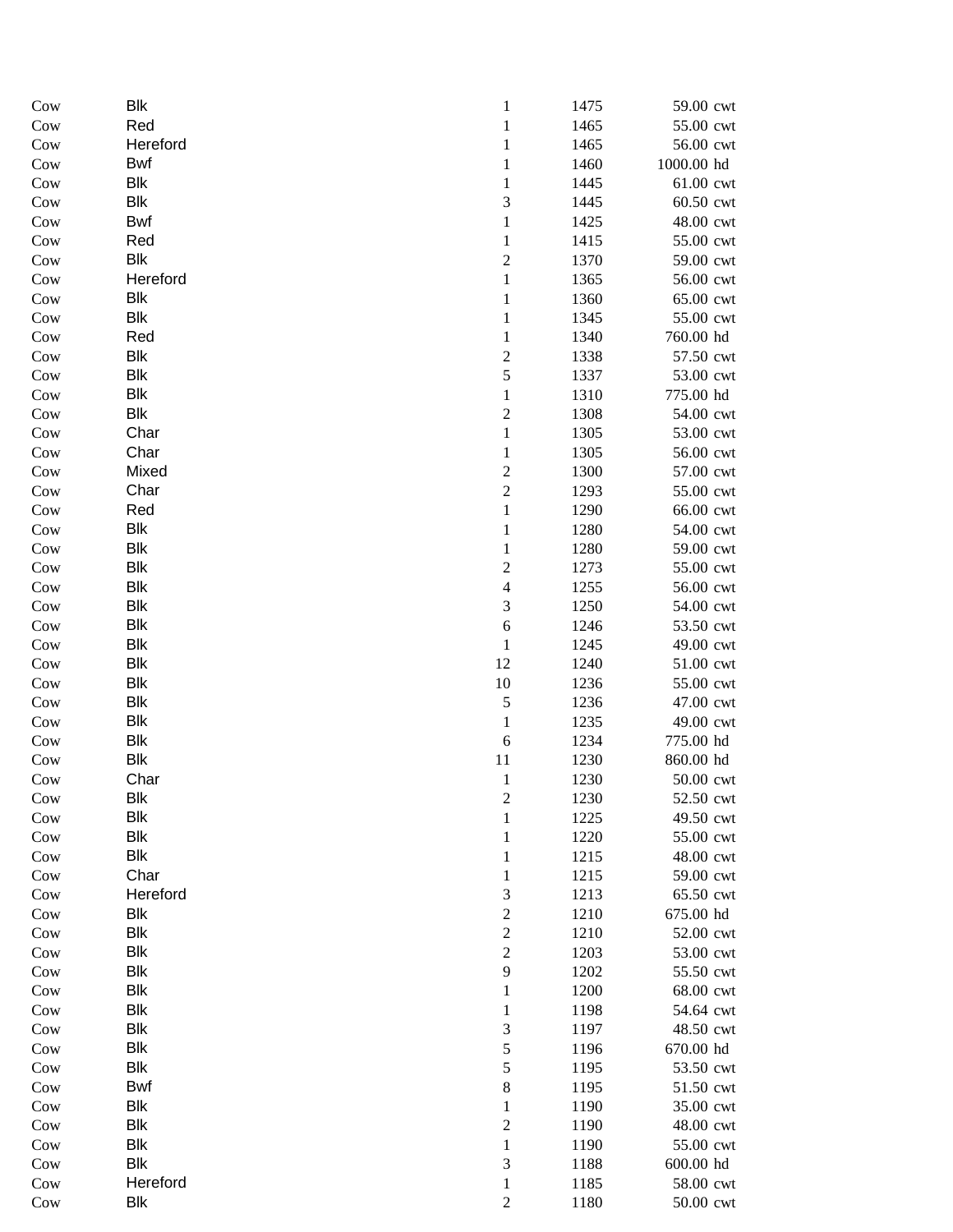| Cow | Bwf        | $\mathbf{1}$            | 1180 | 58.00 cwt |
|-----|------------|-------------------------|------|-----------|
| Cow | Red        | $\mathbf 1$             | 1180 | 52.00 cwt |
| Cow | <b>Blk</b> | $\overline{\mathbf{c}}$ | 1178 | 54.00 cwt |
| Cow | <b>Blk</b> | $\overline{c}$          | 1178 | 52.00 cwt |
| Cow | <b>Blk</b> | 3                       | 1177 | 52.00 cwt |
| Cow | <b>Blk</b> | $\mathbf{1}$            | 1170 | 46.00 cwt |
| Cow | <b>Blk</b> | $\mathbf{1}$            | 1170 | 810.00 hd |
| Cow | <b>Blk</b> | 3                       | 1167 | 35.00 cwt |
| Cow | Mixed      | 12                      | 1167 | 56.50 cwt |
| Cow | Blk        | $\,1$                   | 1165 | 58.00 cwt |
| Cow | Mixed      | $\overline{c}$          | 1165 | 670.00 hd |
| Cow | <b>Blk</b> | $\mathbf{1}$            | 1165 | 630.00 hd |
| Cow | <b>Blk</b> | 5                       | 1163 | 600.00 hd |
| Cow | Blk        | $\overline{7}$          | 1162 | 55.50 cwt |
| Cow | <b>Bwf</b> | $\mathbf 1$             | 1160 | 67.00 cwt |
| Cow | Red        | $\mathbf 1$             | 1155 | 45.00 cwt |
| Cow | Mixed      | 3                       | 1153 | 42.00 cwt |
| Cow | <b>Blk</b> | 3                       | 1153 | 56.00 cwt |
| Cow | <b>Blk</b> | $\overline{c}$          | 1150 | 63.00 cwt |
| Cow | <b>Blk</b> | $\overline{c}$          | 1148 | 53.00 cwt |
| Cow | <b>Blk</b> | 13                      | 1147 | 56.50 cwt |
| Cow | Mixed      | $\sqrt{ }$              | 1145 | 610.00 hd |
| Cow | <b>Blk</b> | $\overline{4}$          | 1140 | 48.50 cwt |
| Cow | <b>Bwf</b> | $\mathbf{1}$            | 1130 | 57.00 cwt |
| Cow | <b>Blk</b> | $\sqrt{2}$              | 1128 | 54.50 cwt |
| Cow | Blk        | $\,1$                   | 1125 | 44.00 cwt |
| Cow | <b>Blk</b> | $\overline{c}$          | 1125 | 30.00 cwt |
| Cow | <b>Blk</b> | $\overline{4}$          | 1123 | 47.50 cwt |
| Cow | <b>Blk</b> | 11                      | 1118 | 50.00 cwt |
| Cow | <b>Bwf</b> | $\overline{\mathbf{c}}$ | 1118 | 54.50 cwt |
| Cow | <b>Bwf</b> | $\overline{c}$          | 1118 | 46.50 cwt |
| Cow | Blk        | 3                       | 1108 | 47.00 cwt |
| Cow | <b>Blk</b> | $\overline{c}$          | 1105 | 53.00 cwt |
| Cow | <b>Blk</b> | 15                      | 1101 | 54.50 cwt |
| Cow | <b>Blk</b> | 3                       | 1095 | 56.00 cwt |
| Cow | <b>Blk</b> | $\mathbf{1}$            | 1095 | 70.00 cwt |
| Cow | <b>Blk</b> | 3                       | 1095 | 47.00 cwt |
| Cow | <b>Blk</b> | $\overline{4}$          | 1088 | 40.00 cwt |
| Cow | <b>Blk</b> | $\overline{c}$          | 1085 | 48.00 cwt |
| Cow | <b>Blk</b> | $\overline{c}$          | 1083 | 42.00 cwt |
| Cow | <b>Blk</b> | $\,1$                   | 1080 | 57.00 cwt |
| Cow | Blk        | $\overline{4}$          | 1078 | 46.00 cwt |
| Cow | Mixed      | $\mathbf{1}$            | 1075 | 40.00 cwt |
| Cow | <b>Blk</b> | $\overline{c}$          | 1068 | 52.00 cwt |
| Cow | <b>Blk</b> | 3                       | 1067 | 46.50 cwt |
| Cow | <b>Bwf</b> | $\,$ 8 $\,$             | 1066 | 46.50 cwt |
| Cow | <b>Blk</b> | 5                       | 1066 | 64.00 cwt |
| Cow | <b>Bwf</b> | $\mathbf{1}$            | 1060 | 33.00 cwt |
| Cow | Blk        | $\overline{4}$          | 1059 | 55.50 cwt |
| Cow | <b>Blk</b> | $\mathbf{1}$            | 1055 | 52.50 cwt |
| Cow | <b>Blk</b> | $\sqrt{3}$              | 1053 | 47.50 cwt |
| Cow | Mixed      | 3                       | 1050 | 57.50 cwt |
| Cow | <b>Blk</b> | $\overline{c}$          | 1048 | 48.50 cwt |
| Cow | <b>Blk</b> | $\,1$                   | 1035 | 50.00 cwt |
| Cow | Mixed      | 12                      | 1035 | 45.00 cwt |
| Cow | <b>Bwf</b> | $\overline{c}$          | 1033 | 45.50 cwt |
| Cow | <b>Blk</b> | 3                       | 1027 | 525.00 hd |
| Cow | Blk        | $\,1$                   | 1025 | 68.00 cwt |
|     |            |                         |      |           |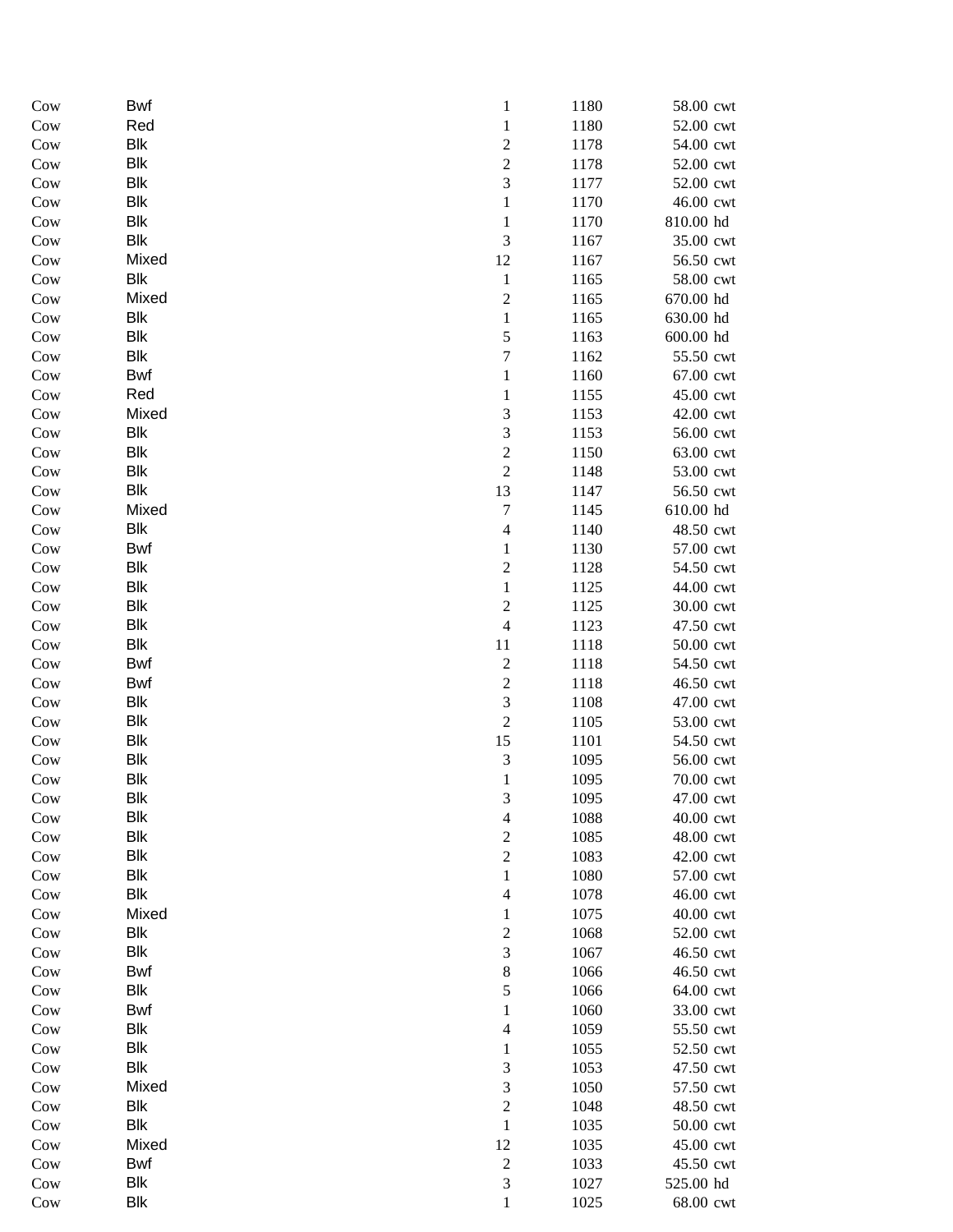| Cow  | <b>Blk</b> | $\mathbf{1}$            | 1025 | 32.00 cwt |
|------|------------|-------------------------|------|-----------|
| Cow  | <b>Blk</b> | 5                       | 1023 | 42.00 cwt |
| Cow  | <b>Blk</b> | $\,1$                   | 1020 | 48.00 cwt |
| Cow  | <b>Blk</b> | $\overline{c}$          | 1018 | 47.50 cwt |
| Cow  | Xbred      | $\,1$                   | 1010 | 60.00 cwt |
| Cow  | Rwf        | $\mathbf{1}$            | 1010 | 25.00 cwt |
| Cow  | <b>Blk</b> | $\,1$                   | 1005 | 50.00 cwt |
| Cow  | Mixed      | $\overline{\mathbf{c}}$ | 1003 | 48.00 cwt |
| Cow  | <b>Blk</b> | $\mathbf 1$             | 1000 | 32.00 cwt |
| Cow  | <b>Blk</b> | $\overline{\mathbf{c}}$ | 1000 | 54.00 cwt |
| Cow  | <b>Blk</b> | $\sqrt{2}$              | 1000 | 46.50 cwt |
| Cow  | <b>Blk</b> | $\mathbf 1$             | 990  | 58.00 cwt |
| Cow  | <b>Blk</b> | $\mathfrak{2}$          | 983  | 46.00 cwt |
| Cow  | <b>Blk</b> | $11\,$                  | 981  | 46.50 cwt |
| Cow  | Red        | $\mathbf 1$             | 980  | 49.00 cwt |
| Cow  | <b>Blk</b> | 6                       | 976  | 46.50 cwt |
| Cow  | <b>Blk</b> | $\,1$                   | 970  | 31.00 cwt |
| Cow  | <b>Blk</b> | $\mathbf{1}$            | 945  | 80.00 cwt |
| Cow  | <b>Blk</b> | $\,1$                   | 945  | 48.00 cwt |
| Cow  | Mixed      | $\overline{c}$          | 938  | 46.00 cwt |
| Cow  | <b>Blk</b> | $\,1$                   | 925  | 16.00 cwt |
| Cow  | <b>Blk</b> | $\overline{c}$          | 925  | 81.00 cwt |
| Cow  | Mixed      | 3                       | 922  | 48.00 cwt |
| Cow  | <b>Blk</b> | $\mathbf{1}$            | 915  | 45.00 cwt |
| Cow  | <b>Blk</b> | $\sqrt{6}$              | 908  | 54.00 cwt |
| Cow  | <b>Blk</b> | $\sqrt{2}$              | 900  | 600.00 hd |
| Cow  | Red        | $\mathbf 1$             | 900  | 55.00 cwt |
| Cow  | <b>Blk</b> | $\mathbf{1}$            | 890  | 39.00 cwt |
| Cow  | <b>Blk</b> | $\mathbf{1}$            | 865  | 85.00 cwt |
| Cow  | <b>Blk</b> | $\mathbf{1}$            | 855  | 39.00 cwt |
| Cow  | Xbred      | $\overline{c}$          | 813  | 39.00 cwt |
| Cow  | Red        | $\,1$                   | 780  | 40.00 cwt |
| Cow  | Hereford   | $\mathbf 1$             | 765  | 55.00 cwt |
| Cow  | Mixed      | $\overline{c}$          | 740  | 32.00 cwt |
| Cow  | Xbred      | $\,1$                   | 610  | 19.00 cwt |
| Bull |            |                         |      |           |
| Bull | <b>Blk</b> | $\mathbf{1}$            | 2120 | 78.00 cwt |
| Bull | <b>Blk</b> | $\mathbf{1}$            | 2105 | 79.00 cwt |
| Bull | <b>Blk</b> | $\mathbf{1}$            | 1940 | 76.00 cwt |
| Bull | <b>Blk</b> | $\mathbf{1}$            | 1900 | 79.00 cwt |
| Bull | Red        | $\mathbf{1}$            | 1870 | 72.00 cwt |
| Bull | Red        | $\overline{\mathbf{c}}$ | 1855 | 78.00 cwt |
| Bull | <b>Blk</b> | $\,1$                   | 1835 | 77.00 cwt |
| Bull | <b>Blk</b> | $\mathbf{1}$            | 1815 | 78.00 cwt |
| Bull | Hereford   | $\mathbf{1}$            | 1755 | 72.00 cwt |
| Bull | Hereford   | $\mathbf{1}$            | 1745 | 72.00 cwt |
| Bull | <b>Blk</b> | $\mathbf{1}$            | 1660 | 66.00 cwt |
| Bull | <b>Bwf</b> | $\mathbf 1$             | 1650 | 66.00 cwt |
| Bull | <b>Blk</b> | $\,1$                   | 1610 | 65.00 cwt |
| Bull | Xbred      | $\,1$                   | 1560 | 64.00 cwt |
| Bull | <b>Blk</b> | $\mathbf{1}$            | 1280 | 64.00 cwt |
| Bull | Xbred      | $\mathbf{1}$            | 1260 | 60.00 cwt |
| Bull | <b>Blk</b> | $\mathbf{1}$            | 1160 | 59.00 cwt |
| Bull | <b>Blk</b> | $\mathbf{1}$            | 1155 | 60.00 cwt |
| Bull | <b>Blk</b> | $\mathbf{1}$            | 1095 | 58.00 cwt |
| Bull | <b>Blk</b> | $\mathbf{1}$            | 1095 | 59.00 cwt |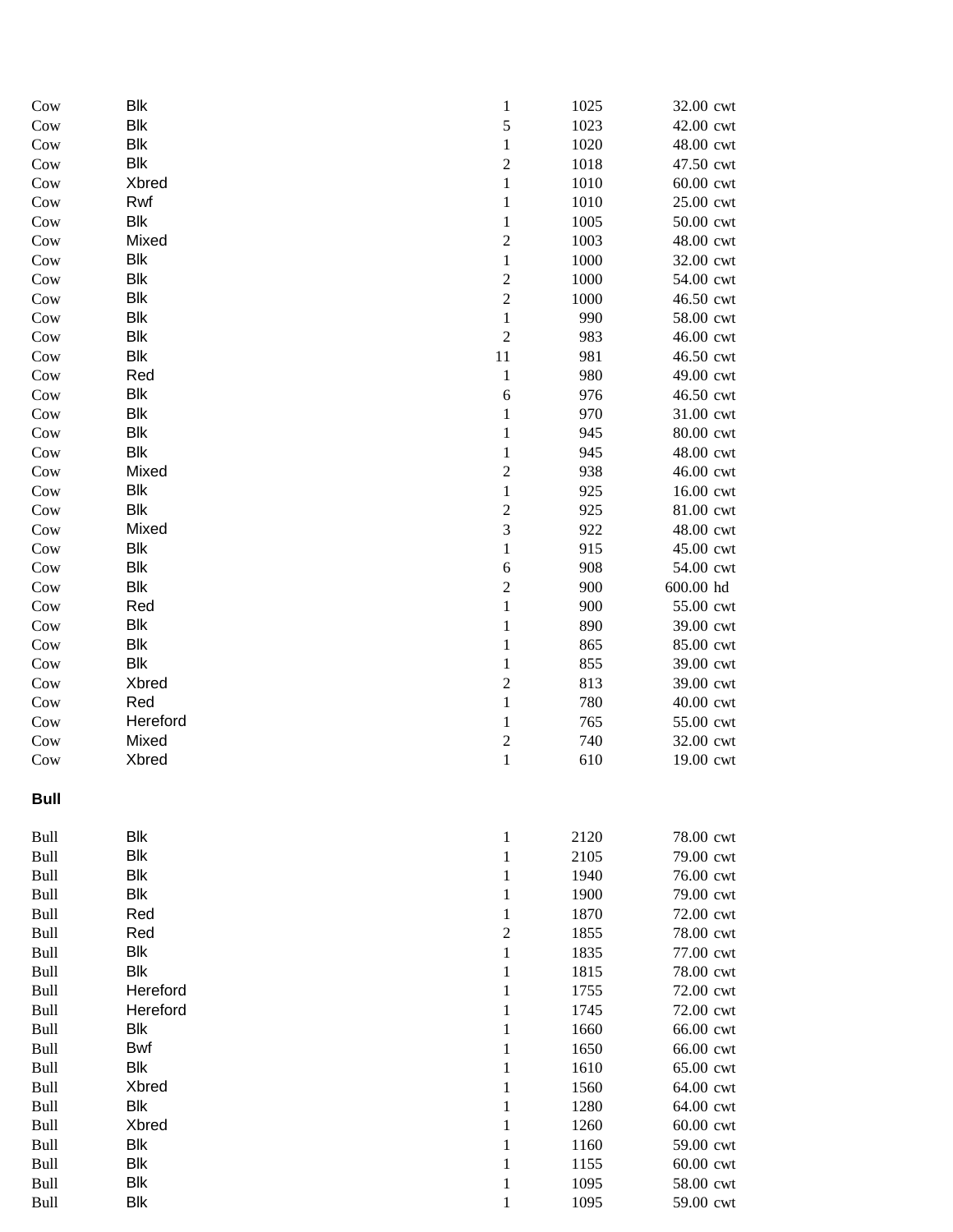| Bull | Xbred | 1015 | 25.00 cwt |
|------|-------|------|-----------|
| Bull | Blk   | 935  | 52.00 cwt |